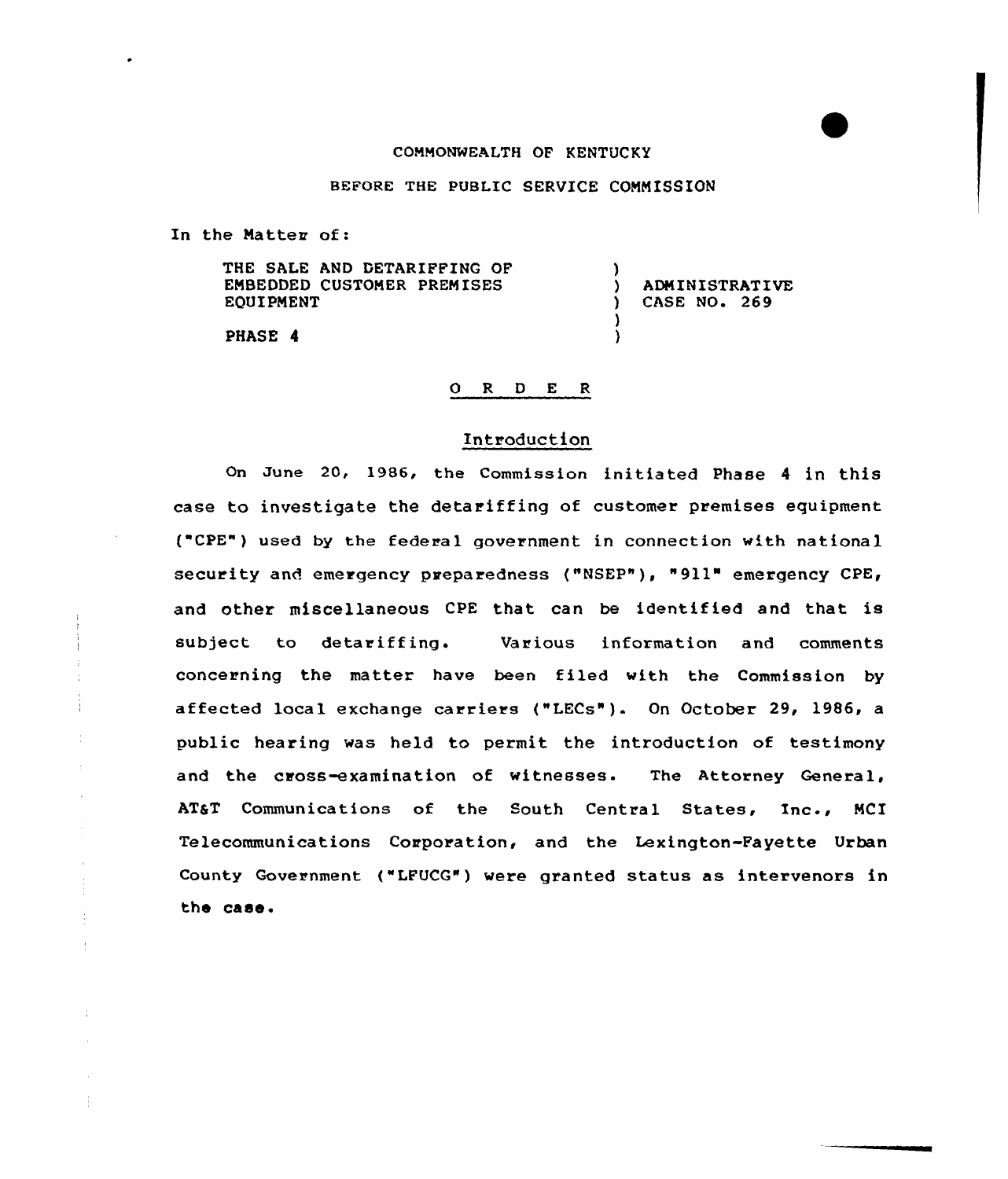# Discussion

## NSEP CPE

LECs were not able to identify any investment in NSEP CPE, either due to the fact that no NSEP CPE investment existed or the inability to separate NSEP CPE investment from other CPE investment.

In its Seventh Report and Order in Common Carrier Docket No. 81-893.<sup>1</sup> the Federal Communications Commission ("FCC") preempted state regulatory authority and ordered the detariffing of NSEP CPE based on state detariffing plans filed in response to its Third Report and Order in Computer 2. Therefore, in the opinion of the Commission, NSEP CPE investment and associated revenues and expenses should be detariffed no later than December 31, 1987, using valuation, accounting, cost allocation, and other applicable procedures specified in the Commission's Order of September 10, 1985, in phase 1 of this case.

### ~911~ CPE

General Telephone Company of the South ("General") was the only LEC that identified any investment in "911" CPE. Also, General and its sole "911" emergency service customer, the LPUCG, were the only parties to this case to oppose detariffing "911" CPE.

The record of evidence is unclear as to General 's reasons for opposing the detariffing of "911" CPE. The LFUCG opposed

<sup>1</sup> Procedures for Implementing the Detariffing of Customer Premises Equipment ("Computer 2").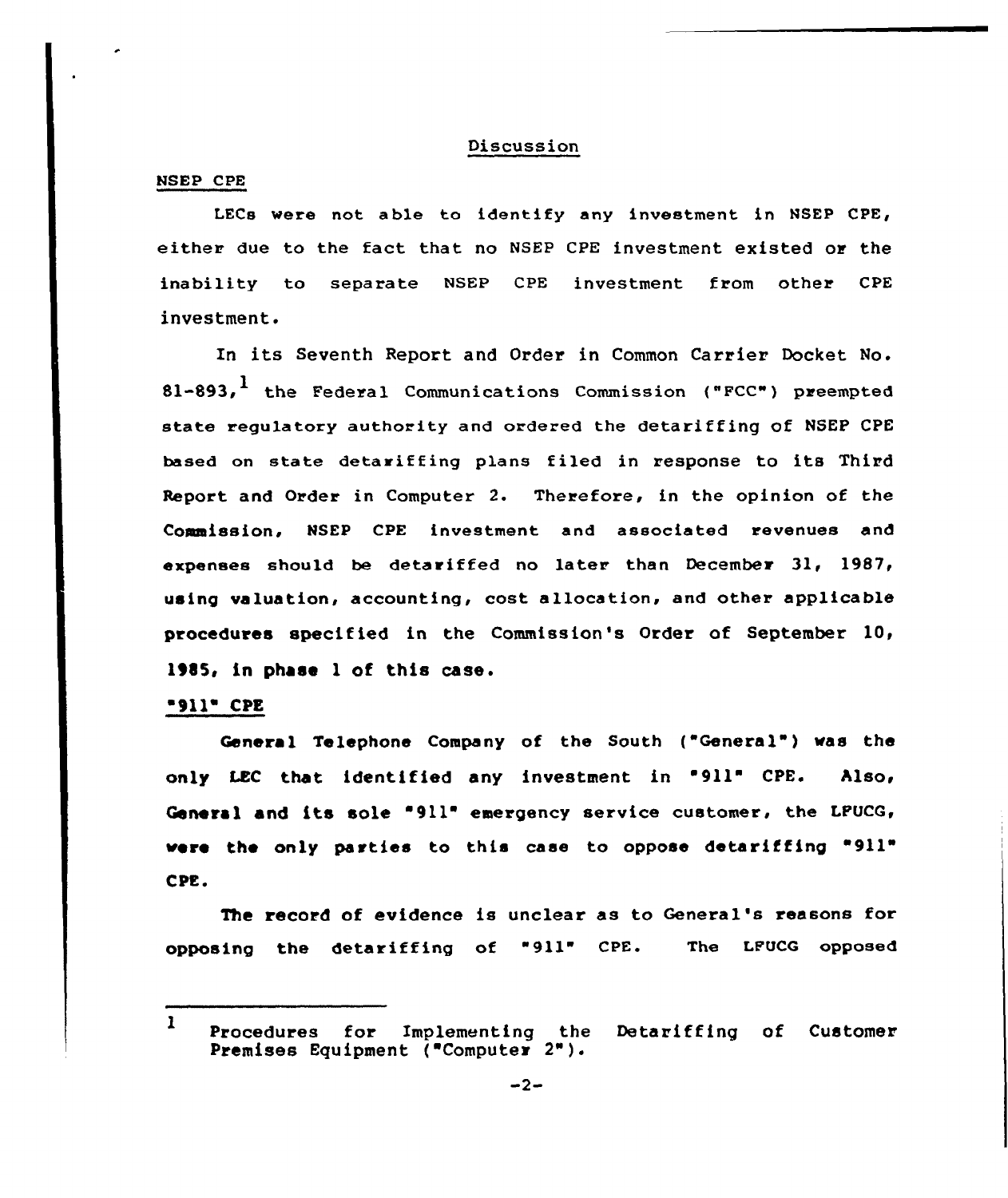detariffing 911" CPE on the premise that detariffing "911" CPE might lead to <sup>a</sup> deterioration in the quality of "911" emergency service.

In the opinion of the Commission, "911" CPE investment and associated revenues and expenses should be detariffed no later than December 31, 1987, using valuation, accounting, cost allocation, and other applicable procedures specified in the Commission's Order of September 10, 1985, in Phase 1 of this case.

The Commission's decision to detariff "911" CPE is based on the following considerations:

First, since "911" CPE is located on the customer's premises, the LFOCG has complete control over the quality of the equipment it chooses to lease or purchase. Noreover, "911" CPE is not functionally different from other CPE and CPE of all kinds is widely available in the marketplace.

Second, LEC outside plant, central office functions and equipment, and other facilities used to provide "911" emergency service are not subject to detariffing in this case. Any LEC can file "911" emergency service tariffs with the Commission that define "911" emergency service options and minimum service standards, so long as the service standards are at least equal to those that apply to other switched network services.

#### Niscellaneous CPE

Several LECs identified investment in miscellaneous CPE and no party to this case opposed detariffing miscellaneous CPE. Therefore, in the opinion of the Commission< miscellaneous CPE investment and associated revenues and expenses should be

 $-3-$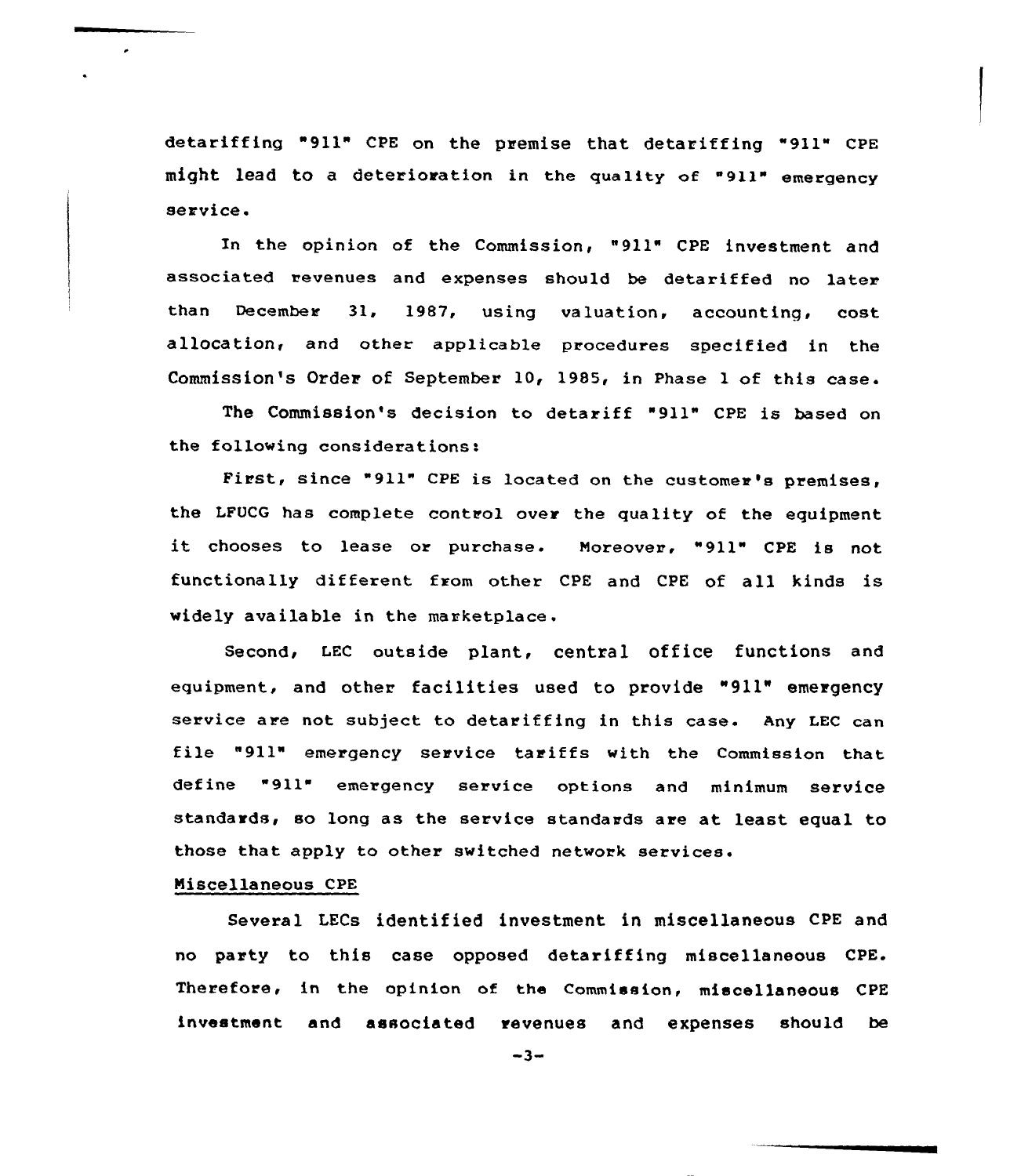detariffed no later than December 31, 1987, using valuation, accounting, cost allocation, and other applicable procedures specified in the Commission's Order of September 10, 1985, in Phase <sup>1</sup> of this case.

### Overvoltage Protection and Nultiplexing Equipment

As part of this investigation, the Commission invited testimony on detariffing overvoltage protection and multiplexing equipment, on the presumption that overvoltage protection and multiplexing equipment was CPE subject to detariffing. However, the record of evidence indicates that overvoltage protection and multiplexing equipment is not CPE subject to detariffing, but, instead, is part of the telephone network and, therefore, is not subject to detariffing.

## Revenue Requirement

The record of evidence indicates that investment, revenues, and expenses associated with NSEP CPE, "911" CPE, and miscellaneous CPE are de minimis. As such, detariffing will not have a rateable impact on revenue requirement in the case of any LEC.

## Findings and Orders

The Commission, having considered the evidence of record and being advised, is of the opinion and finds that:

1. NSEP CPE, "911" CPE, and miscellaneous CPE investment and associated revenues and expenses should be detariffed no later than December 31, l987, using valuation, accounting, cost allocation, and other applicable procedures specified in the Commission's Order of September 10, 1985, in Phase <sup>1</sup> of this case.

$$
-4-
$$